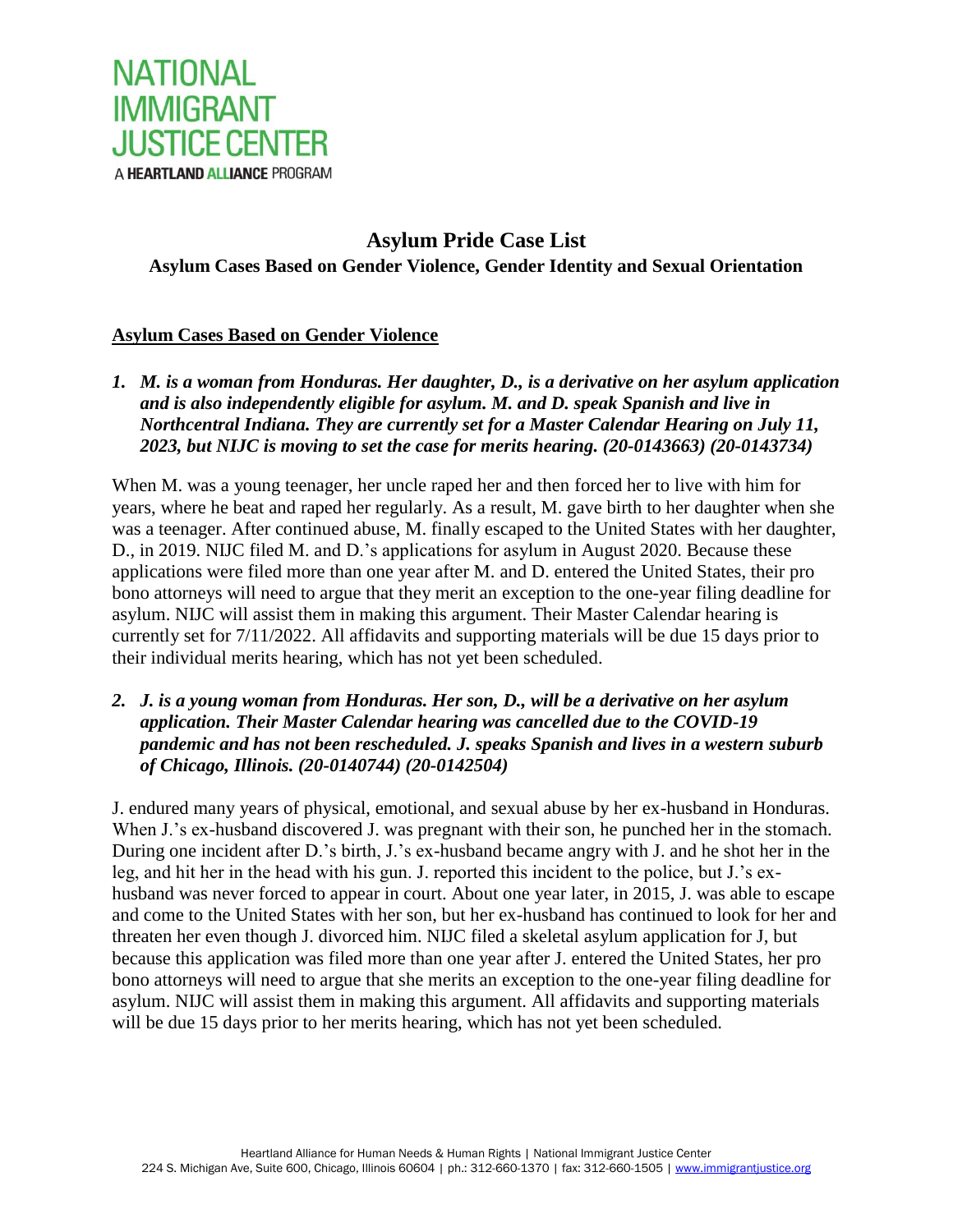

#### *3. S. is a woman from Ecuador. Her son T. and her daughter K. will be derivatives on her asylum application and are also independently eligible for asylum. Their next Master Calendar hearing is on March 17, 2023. S., T., and K. speak Spanish and live in Chicago, Illinois. (21-0149817) (21-0150532) (21-010530)*

S. married her children's father in approximately 2007. They were married for about five years, during which time he verbally and physically abused S. After they divorced, S. moved in with a new partner. About a year into the relationship, S.'s partner, Y., began to emotionally and physically abuse her, T., and K. constantly. When he was abusive, S. would try to leave the house with her children, but Y. forced them to return. He also threatened to harm S. and the children if she ever tried to report him to the police. After approximately five months of abuse, S. tried to leave the relationship for good, but Y. threatened to harm S., T., and K if they did not return. Fearing what he could do, S. fled Ecuador with T. and K., and they arrived in the United States in the summer of 2021. All affidavits and supporting materials will be due 15 days prior to their individual merits hearing, which has not yet been scheduled.

## *4. C. is a woman from Cameroon. Her next Master Calendar hearing is scheduled for April 17, 2023. C. speaks French and lives in Chicago, Illinois. (22-0153318)*

C. was physically and emotionally abused by the father of her children for over 20 years. He abused C. because she was Catholic and refused to convert to Islam and change her name to an Islamic name. C. experienced abuse weekly and tried to escape several times, but her abuser found her every time and forced her to return to him. C. fled to the United States alone and entered around April 2021. NIJC timely filed C.'s asylum application with the Chicago Immigration Court. All affidavits and supporting materials to her case will be due 15 days prior to her individual merits hearing, which has not yet been scheduled.

#### **Asylum Cases Based on Gender Identity and Sexual Orientation**

#### **5.** *J. and M. are lesbian women from Venezuela. They both speak Spanish and live in a suburb of Chicago, Illinois. (21-0152224 and 21-0152225).*

From a young age, J. was bullied in school by peers who suspected that she is a lesbian because she didn't like boys and didn't engage in traditional "girl" things. J's family was extremely religious, and when they found out about her sexual orientation, they attempted to exorcise her and beat her. J.'s family kicked her out of the house. Around 2019, J. moved to Chile to be with a Venezuelan woman she met online, M.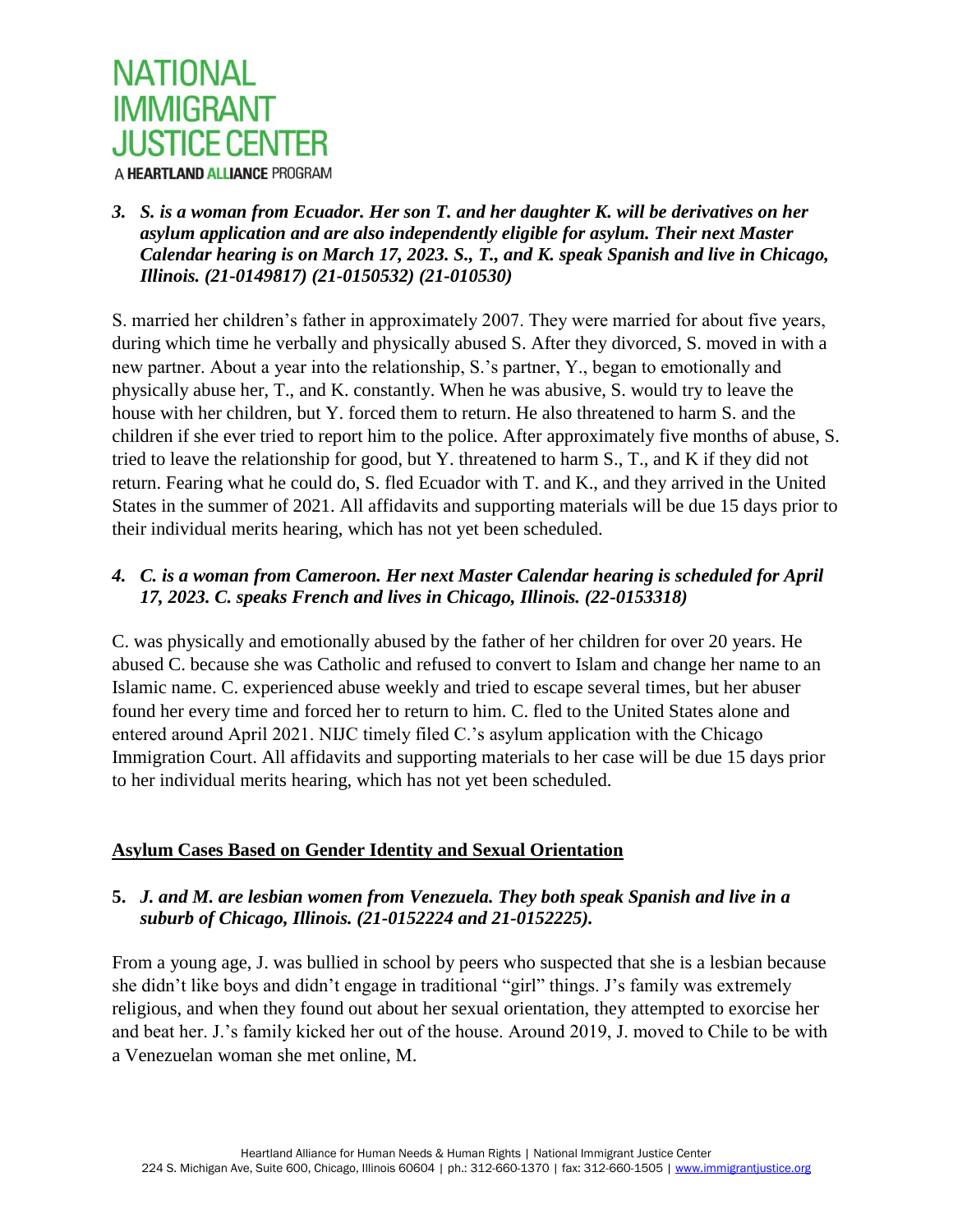

M. had previously attempted to enter the U.S. in 2019 to visit family. Her family fled Venezuela due to her dad's work and unrest in Venezuela. She had previously participated in protests in Venezuela. She was detained at the airport and was returned to Venezuela. She then went to Chile. In Chile, J. and M. continued to suffer homophobia. In January 2021, J. and M. were in a market holding hands when a group of men attacked them while calling them homophobic slurs. After this, J. and M. decided to come to the United States in order to live and date safely and freely. They entered together in August 2021. Both J. and M. were detained upon crossing the border.

Both J. and M. were released from detention and received a Notice to Appear (NTA) but it has not yet been filed with the court. Unless the court receives J.'s and M.'s NTAs before their asylum applications are ready to be filed, their applications will need to be filed affirmatively with USCIS by August 25, 2022.

## *6. M. is a lesbian from Uganda. She speaks English and lives in a Northeast suburb of Chicago, Illinois. (22-0154144).*

M. has faced frequent discrimination, harassment, abuse, and assault for being a lesbian in Uganda. When M. was caught being intimate with her girlfriend as a teenager, she was evicted, expelled from University, arrested, and assaulted by police. She was arrested for being gay again in 2018. M.'s family forced her to marry a man who was abusive and often forced her to have sex with him. After M. left him, she lived in a house with other women, where a group of men broke in and sexually assaulted them for being gay. In 2020, M. was fired from her job when her employer found out she is gay. M. entered the U.S. on an F1 student visa on 2/14/22. M. did not attend classes and is no longer in F1 status. M.'s application for asylum must be received by USCIS before 2/13/23. M. has two small children in Uganda, and if she is granted asylum, M. would like them to join her in the U.S. Due to her trauma, M. is experiencing adverse mental health symptoms. She is being placed with a therapist through the Kovler Center, but pro bono attorneys should anticipate that she may need extra communication and support when discussing trauma and/or additional service referrals. All affidavits and supporting materials in M.'s case should be filed at least a week prior to her interview at the asylum office, which may occur four to six weeks after her asylum application is filed.

## *7. P. is a gay HIV+ man from Venezuela. He speaks English and Spanish and lives in Chicago, Illinois (22-0154059)*

P. has known that he was gay since he was about 11 or 12 years old. He was bullied from a young age for his perceived sexual orientation, enduring homophobic slurs from his peers and his father. When he was 15, he dated his first boyfriend, but had to do so secretly and was constantly afraid of harm due to a homophobic climate. P. eventually left Venezuela in 2018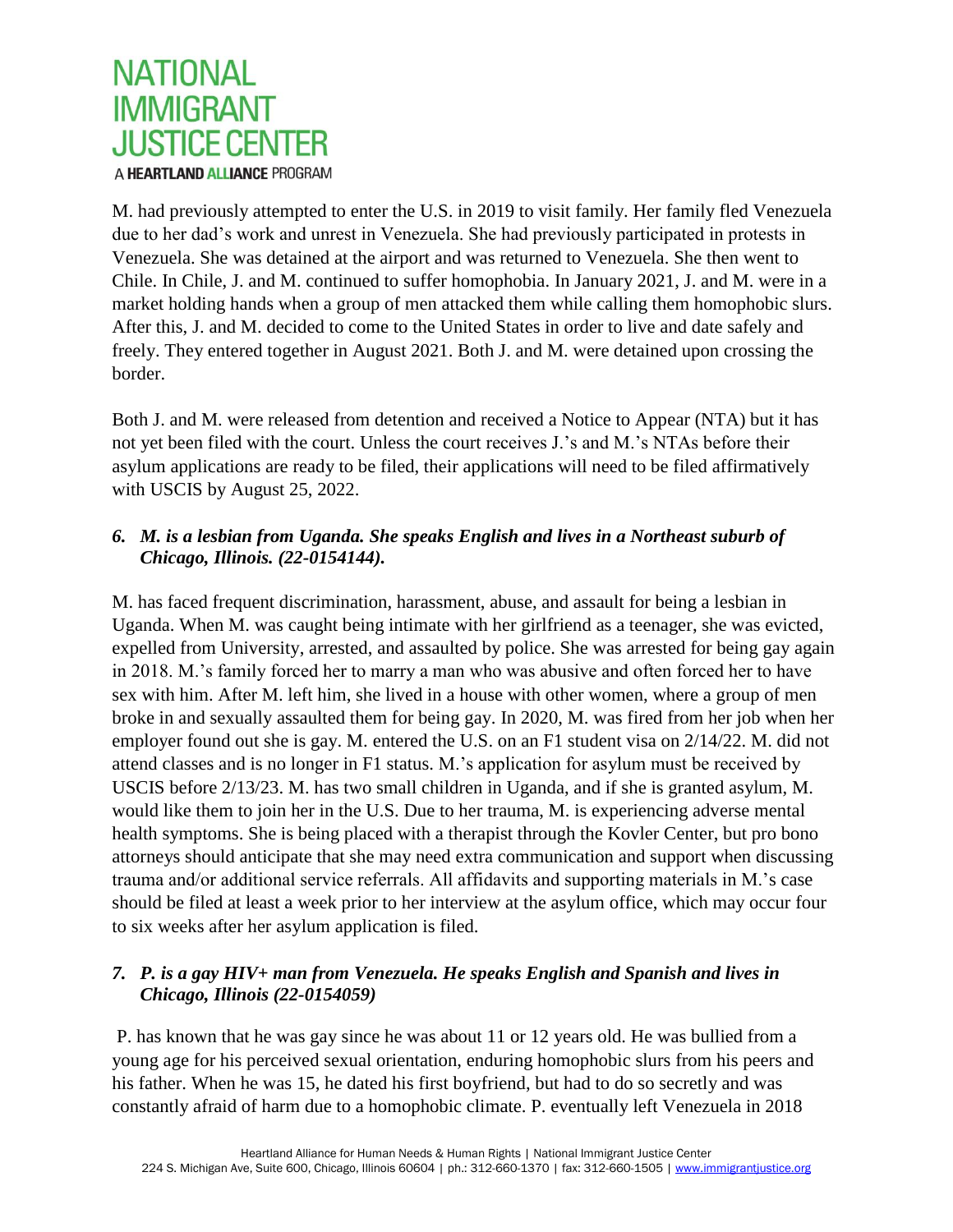

because of political and economic crisis, and lived for three years in Peru. He decided to leave Peru in 2021 because of xenophobia he suffered there. He came to the United States in the hopes of living more freely. P. entered the United States without inspection on November 8, 2021. He was detained upon crossing the border before being released on recognizance. Upon arriving in Chicago, P. discovered that he was HIV+, and now feels further afraid of returning to Venezuela because of stigma around HIV/AIDS and lack of access to healthcare there. He received a Notice to Appear, but the date and time remain to be set, and his Alien Number has yet to be registered with the Executive Office of Immigration Review (EOIR). Unless P. receives a hearing notice before his asylum application is filed, his asylum application will be filed affirmatively with the Chicago Asylum Office. The Chicago Asylum Office must receive P.'s asylum application by November 7, 2022. Pro bono counsel must file all affidavits and supporting materials for J.'s case one week prior to J.'s asylum interview, which could occur as soon as four to six weeks after the application is filed.

## **8.** *S. is a lesbian woman from Serbia. She speaks English and lives in a suburb of Chicago. She speaks English. (19-0132407)*

After S. was outed at the school where she worked, she experienced discrimination and her son was bullied. Her ex-girlfriends' brother came to her school and threatened her with a gun. She was eventually pushed out of her job. S. initially filed affirmatively for asylum, but her case was referred to immigration court due to a one-year filing deadline issue. All affidavits and supporting materials for S.'s case will be due 15 days prior to her individual merits hearing, which is currently scheduled for a merits hearing on August 2, 2023. If pro bono counsel and client mutually agree, it may be possible to file a motion to advance this hearing given changing country conditions in Serbia and the fact that S. has two young children there.

## **9.** *X. is a gay man from El Salvador. He speaks Spanish and is living with a sponsor in San Jose, CA. (21-0150406).*

X. is a gay man from El Salvador who suffered homophobic violence while living there, including childhood sexual abuse and a brutal beating with a baseball bat by a group of men. X. also witnessed the murder of a friend by gang members and later testified in court against the gang. However, after this trial, the police forced him to testify, under threat, in other gang cases that he knew nothing about. As a result of this testimony, the gang threatened to kill both X. and his family and attacked him on multiple occasions. Upon entering the United States in April 2021, he was detained for nearly eight months on spurious gang allegations despite the fact that he was himself targeted by gang violence. He was finally released in December 2021 after prolonged advocacy from NIJC. X. was scheduled for an Individual Hearing on his asylum case while detained. He was released just days before this hearing, and his case was reset for a Master Calendar Hearing on March 11, 2022 before the Immigration Court in San Francisco, California.